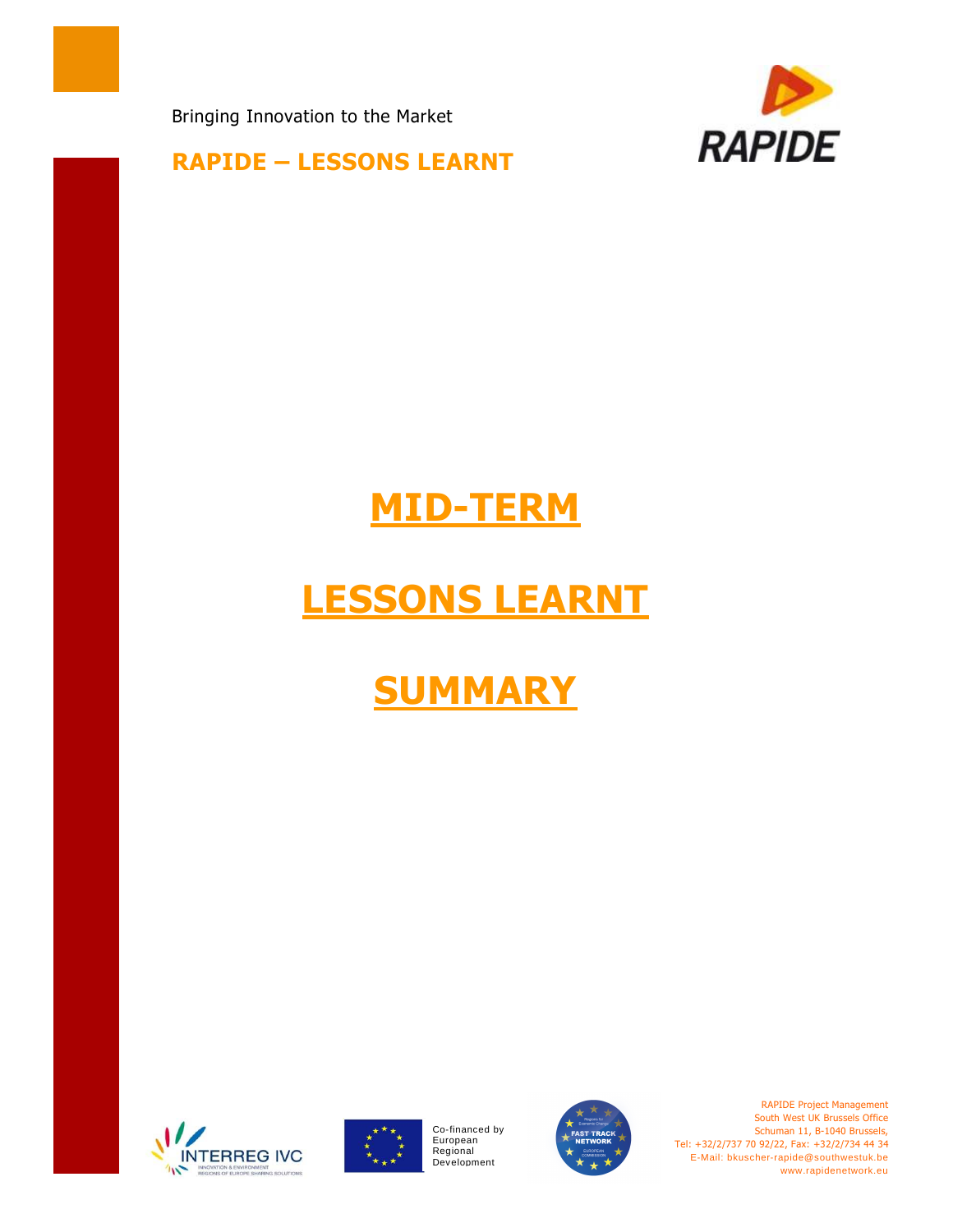Bringing Innovation to the Market

## **RAPIDE – LESSONS LEARNT**



**In the first phase of the RAPIDE network has brought together innovation experts, regional strategic leaders and experienced practitioners from across the partner regions. The aim was to exchange their knowledge and views at three working summits focussing on the main topics identified by the network as crucial for bringing innovation to the market more quickly:** 

- **1. Effective Partnerships (Working Summit in Cardiff, Wales December 08)**
- **2. Financing Innovation (Working Summit in Patras, Western Greece February 09)**
- **3. Managing Risk (Working Summit in Bath, South West of England April 09)**

**The following document summarises the lessons learnt at and in-between these summits**





Co-financed by European Regional Development



RAPIDE Project Management South West UK Brussels Office Schuman 11, B-1040 Brussels, Tel: +32/2/737 70 92/22, Fax: +32/2/734 44 34 E-Mail: bkuscher-rapide@southwestuk.be www.rapidenetwork.eu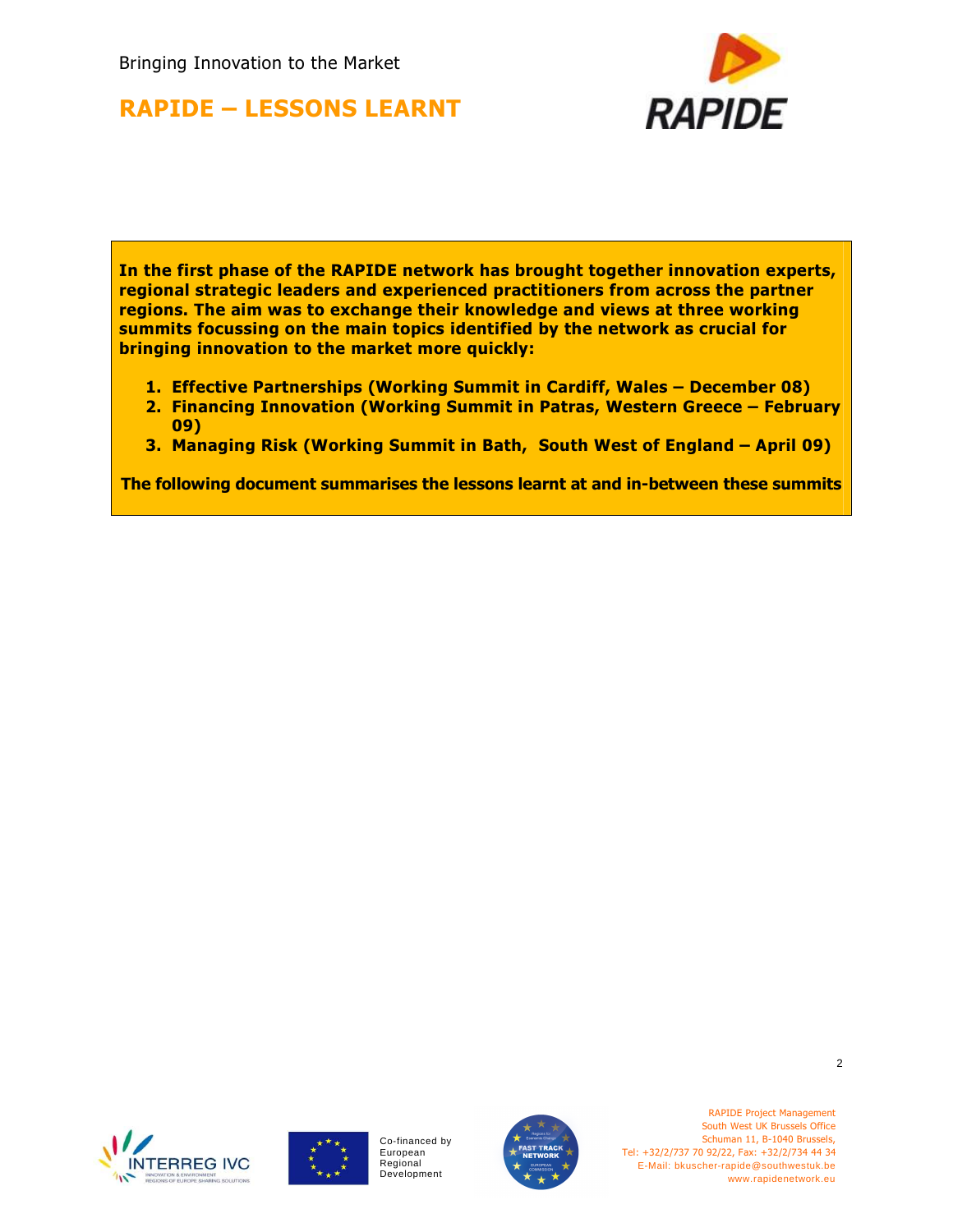

## **Lessons learnt by the RAPIDE partners within the first phase of the RAPIDE project**

#### **Partnership – strong partnership based on trust and leadership:**

- Partnerships only work if they're built on trust and commitment from all partners.
- Partnership also relies on the choice and balance of partners.
- All successful partnerships are based on effective leadership and enthusiasm of individuals: a successful project needs a strong project owner/central hub - the glue that holds partners together – that can make clear decisions, work with funding bodies to make things happen, and is enthusiastic and genuinely interested in the content.
- It is crucial for a sustainable partnership to find ways to survive when the funding runs out.
- Public servants at the relevant level working on Research, Development and Innovation issues need international communication skills. This includes language skills and the command of specific vocabulary relevant to the topic, but also skills in generating productive debate, giving precise presentation and dealing with people from various cultural and social backgrounds.





Co-financed by European Regional Development



RAPIDE Project Management South West UK Brussels Office Schuman 11, B-1040 Brussels, Tel: +32/2/737 70 92/22, Fax: +32/2/734 44 34 E-Mail: bkuscher-rapide@southwestuk.be www.rapidenetwork.eu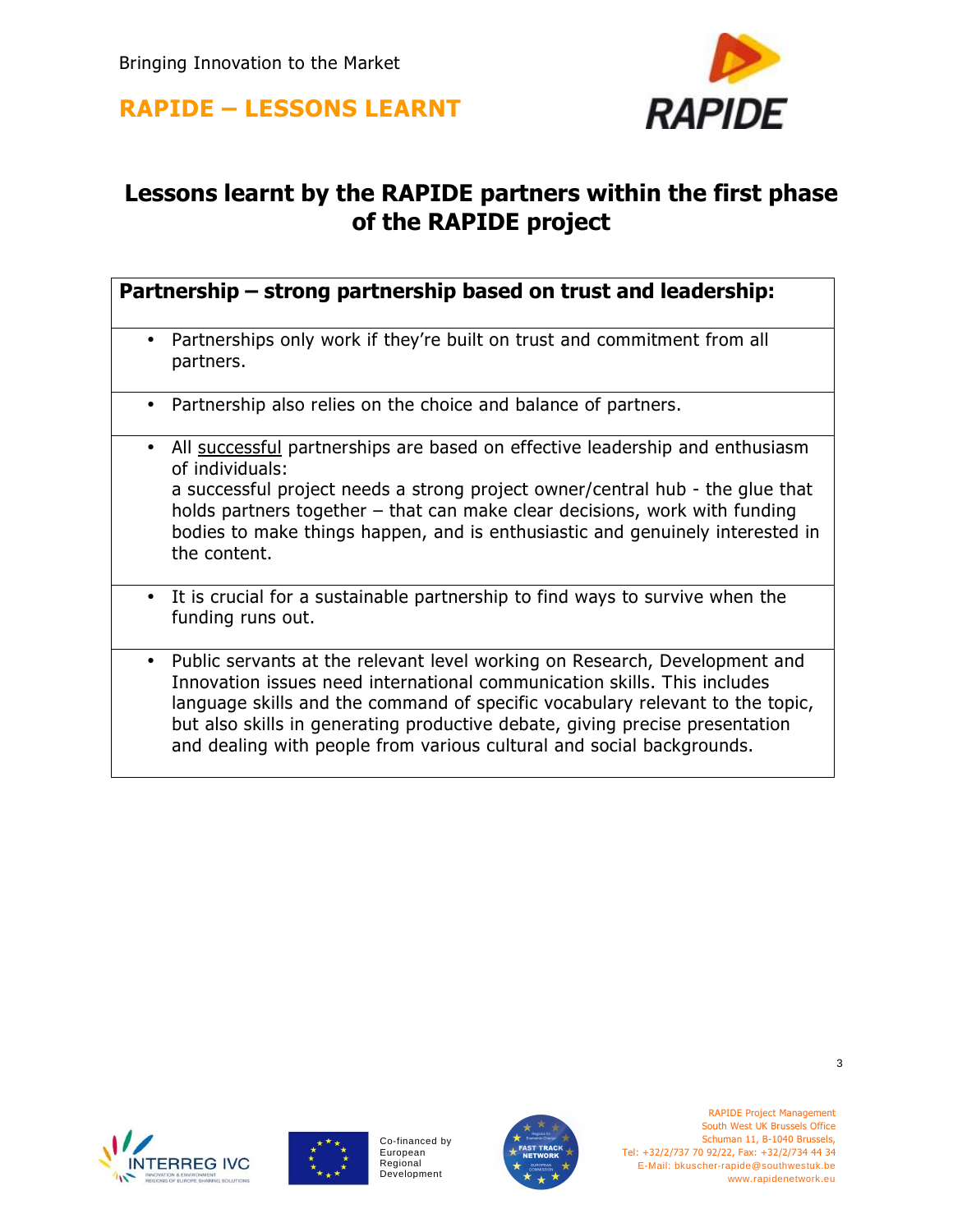

#### **Financing innovation – promoting rapidity and sustainability**

- Investment into entrepreneurial culture is as crucial as direct investment into projects: this includes better education and information on innovation possibilities and benefits.
- Flexibility for outputs/outcomes is needed the cause of innovation is not always clear and not all benefits are measurable in numbers.
- The slow speed of financing is problematic for innovation  $-$  the acceleration of innovation funding has been identified as one of the main roles of public bodies.
- Seed money is needed and the public sector is often not able to provide this, there is a need to enable pre-financing mechanisms within the regional funding schemes.
- Time scales of innovation they are often very long, and public bodies need to be prepared to wait more than 7 years before a project returns profit.
- Innovation support structure the innovation voucher system works well only when there are no additional conditions connected to the voucher (e.g.: for the types of services)
- Scarce public support should sharpen the decision process of venture capitalists:

All too often, SME public support is distributed to all comers regardless of merit or probability of success. The reality is that encouraging and supporting unviable young businesses has important economic, social and personal costs. Research shows that it is much more efficient that scarce public support is directed to the following companies and entrepreneurs:

- o Existing growth companies;
- o Educated entrepreneurs;
- o Experienced entrepreneurs;
- o Entrepreneurial teams; and,
- o New, growth oriented and knowledge based industries.
- Public support should not go to uncompetitive firms but encourage learning and second start ups
	- It is a fact that companies founded by re-starters have higher turnover and





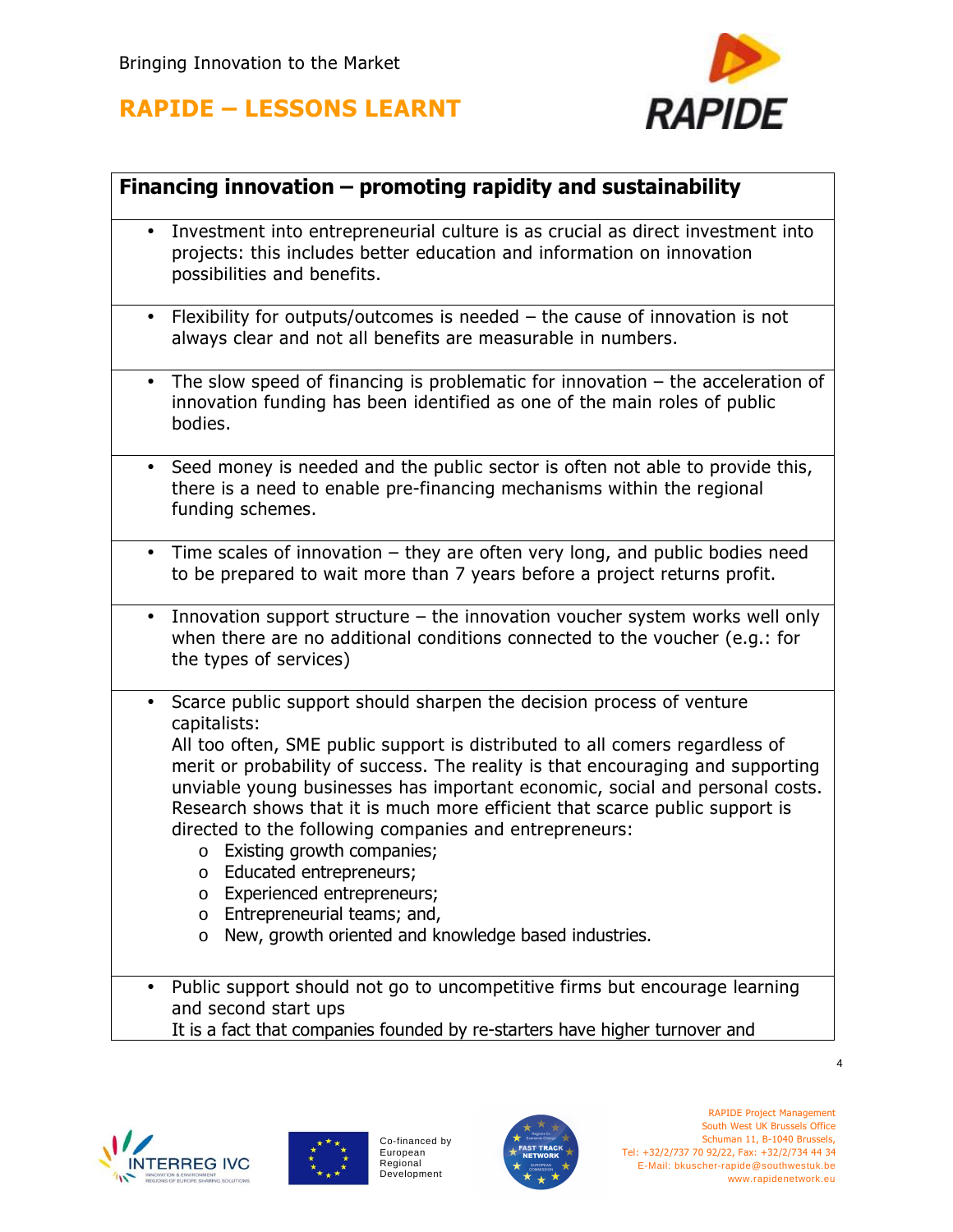

|           | employment growth than companies run by entrepreneurs who have never failed.                                                                                                                                                                                                                                                                                                                                                                                                                                                                                                        |
|-----------|-------------------------------------------------------------------------------------------------------------------------------------------------------------------------------------------------------------------------------------------------------------------------------------------------------------------------------------------------------------------------------------------------------------------------------------------------------------------------------------------------------------------------------------------------------------------------------------|
| $\bullet$ | Business Angel Networks and Venture Capitalists are crucial for the<br>development of growing innovative start-ups.<br>There are different ways for the public authorities to support the creation of<br>such financing tools.<br>Possible regional or national measures are:<br>Proof of Concept Funds- support early market validation and IP<br>protection<br>Co-Investment Funds- stimulate angel syndication - pooling of<br>resources and skills and promote investment alongside VCs- leverage<br>angel and early stage investment<br>• Tax benefits for investments in SMEs |
|           | Some EU regulations hinder the public funding of innovative projects. The<br>RAPIDE network welcomes the Council Regulation (EC) No 1341/2008 of 18<br>December 2008 amending the Regulation (EC) No 1083/2006 Article 55 on<br>Revenue-generating projects.<br>Whilst Article 55 does not apply now for operations of less than $\epsilon$ 1 million the<br>RAPIDE network still believes that the Article 55 especially in its paragraphs 1<br>to 4 are a major obstacle for regions to successfully support businesses<br>bringing their innovation to the market.               |
| $\bullet$ | To get excellent research to the European regions the regions stand in a<br>global competition. Therefore the RAPIDE network recognises the bureaucracy<br>connected to FP7 projects as one of the major obstacles to succeed.<br>Most of the big research projects are international and if the research money<br>is easier to get somewhere else the high level researchers will be more<br>inclined to leave Europe than they do today.                                                                                                                                          |





Co-financed by European<br>Regional<br>Development



RAPIDE Project Management South West UK Brussels Office Schuman 11, B-1040 Brussels, Tel: +32/2/737 70 92/22, Fax: +32/2/734 44 34 E-Mail: bkuscher-rapide@southwestuk.be www.rapidenetwork.eu